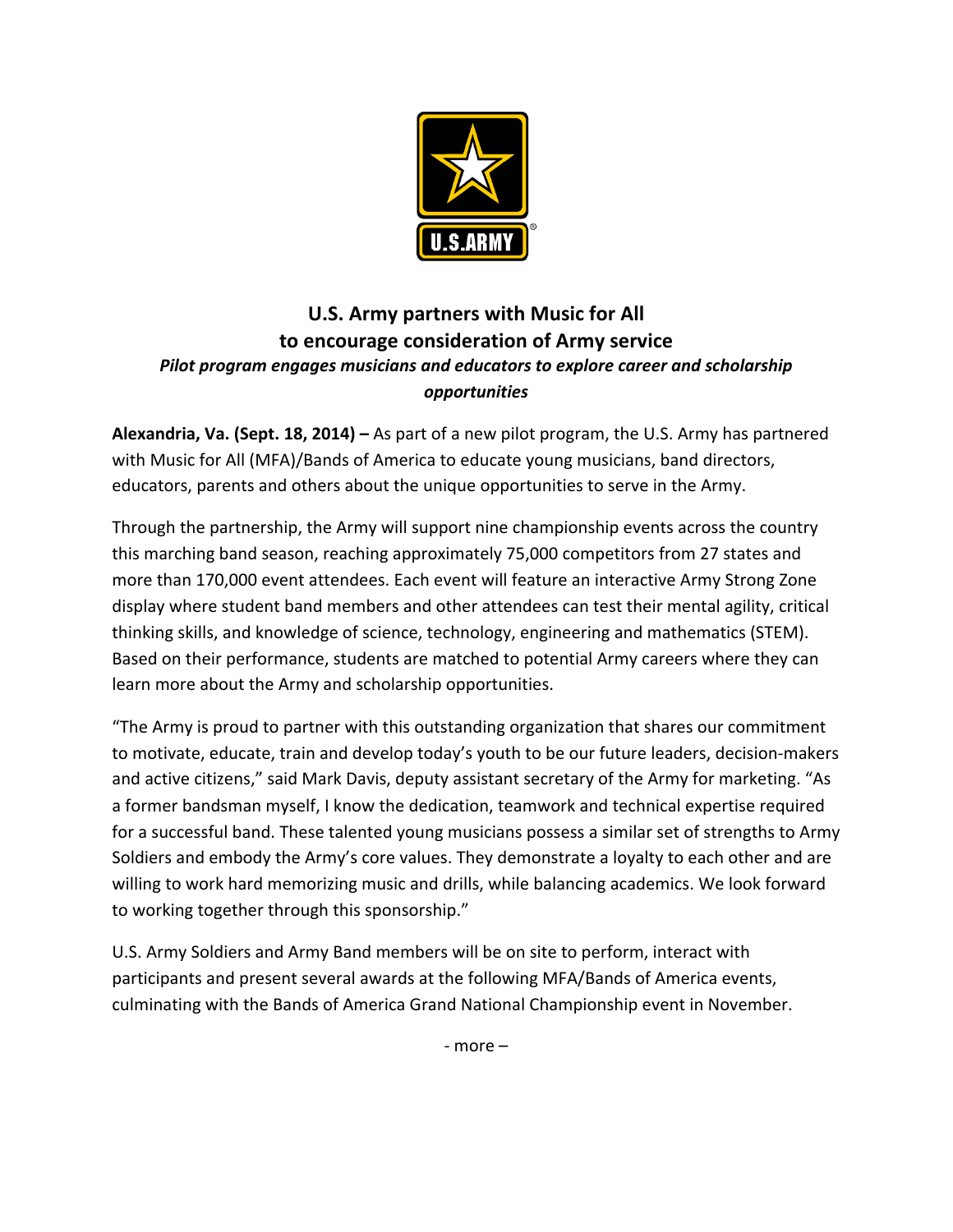- Sept. 20: Bands of America Regional Championships (Louisville, Ky.)
- Oct. 4: Bands of America Regional Championships (Denton, Texas)
- Oct. 11: Bands of America Regional Championships (Jacksonville, Ala.)
- Nov. 12-15: Bands of America Grand National Championships Expo (Indianapolis, Ind.)

"It is an honor to partner with the U.S. Army and is a positive way to expand our commitment to help educate, enlighten, and inspire the next generation of America's leaders through music and the arts," said Eric L. Martin, president and chief executive officer of Music for All. "The Army recognizes the positive skills students gain from participating in music education, which translate into successful futures, whether they choose to pursue careers in music or not."

For more information on the Army, visit www.goarmy.com, or follow the Army on Twitter @goarmy, Facebook (www.facebook.com/goarmy) and goarmy Google+.

For additional information or to arrange an interview contact: Amy Sharpe McCann Worldgroup 520-275-4360 asharpe@webershandwick.com

Ali Bettencourt Army Marketing and Research Group Public Affairs 703-545-3442

# # #

## **About AMRG:**

The Army Marketing and Research Group (AMRG) is the U.S. Army's national marketing, marketing research and analysis and accessions analysis organization. The AMRG develops innovative and effective ways to: connect with the American public and make the Army more accessible and understood; increase awareness of both the benefits and value of Army service; and motivate the most qualified candidates to choose the Army as their service of first choice.

## About Bands of America and Music for All (MFA):

Music for All (MFA) is one of the nation's largest and most influential organizations in support of active music making. Since 1975, MFA, through its Bands of America and Orchestra America programs, has been a destination and set the standard for scholastic music ensemble performance and music education advocacy. As a  $501(c)(3)$  nonprofit educational organization, MFA's mission is to create, provide and expand positively life-changing experiences through music for all. MFA's vision is to be a catalyst to ensure that every child in America has access